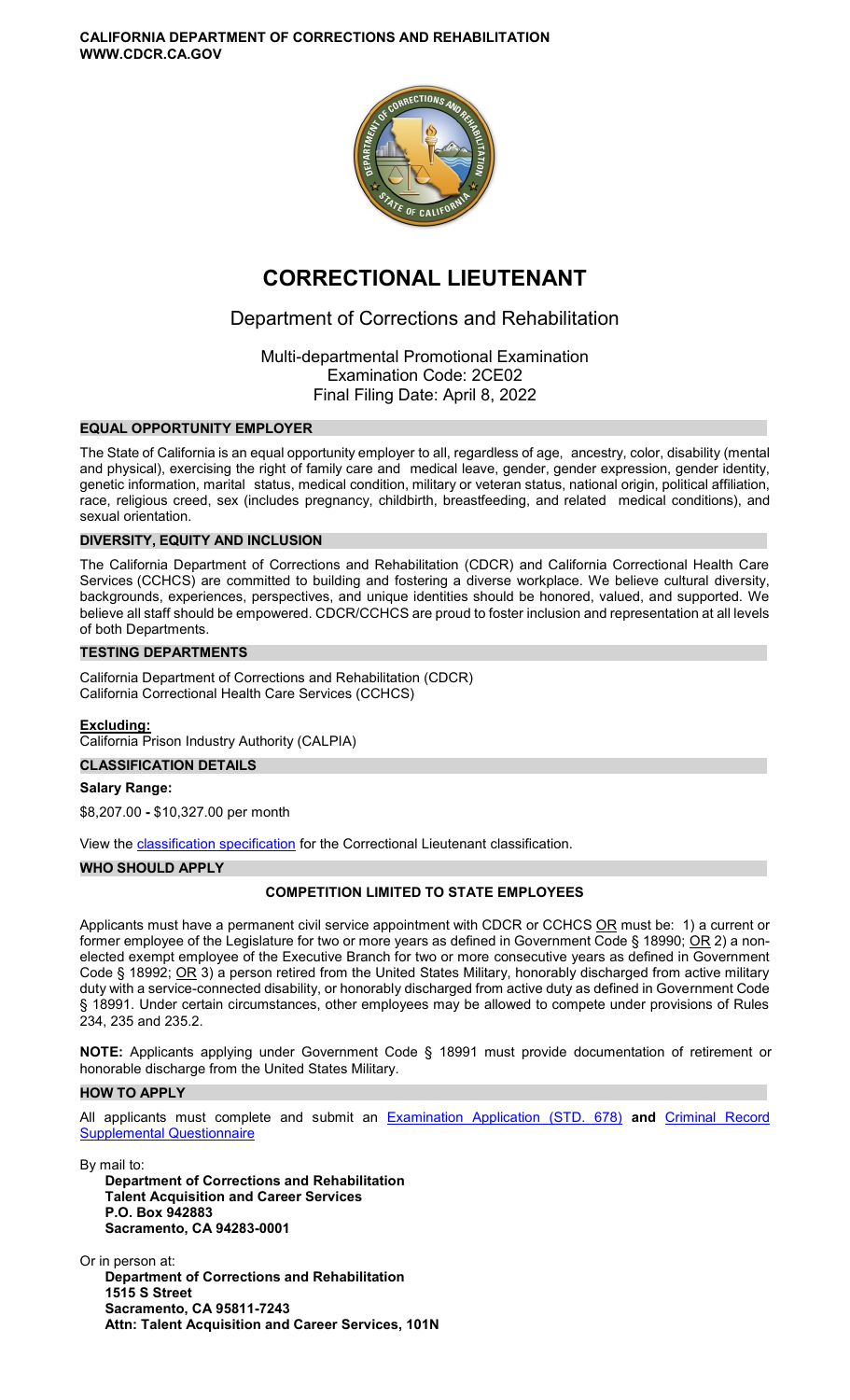#### **CORRECTIONAL LIEUTENANT BULLETIN RELEASE DATE:** 3/18/2022

### **For all peace officer examinations, a Criminal Record Supplemental Questionnaire must be submitted with an Examination Application (STD. 678).**

If you are personally delivering your application and Criminal Record Supplemental Questionnaire, you must do so between the hours of **8:00 a.m**. and **5:00 p.m.**, Monday through Friday, excluding holidays, on or before the final filing date, to the street address listed above.

Completed applications and all required documents must be received or postmarked by the Final Filing Date in order to be considered. If an application is received after the final filing date with a late or missing postmark, the application is considered late. It is the applicant's responsibility to submit their application on time and to ensure the envelope is postmarked if applying by way of U.S. mail or contains proof of timely deposit with a parcel delivery or courier service. Dates printed on Mobile Bar Codes, such as the Quick Response (QR) Codes available at the United States Postal Service (USPS), are not considered Postmark dates for the purpose of determining timely filing of an application.

**NOTE:** Only applications with an original signature will be accepted.

### **SPECIAL TESTING ARRANGEMENTS**

If you require special testing arrangements due to a verified disability or medical condition, mark the appropriate box on your Examination Application (STD. 678) and you will be contacted to make specific arrangements. You may also contact Talent Acquisition and Career Services at (916) 322-2545.

### **APPLICATION DEADLINES/REQUIREMENTS**

**April 8, 2022,** is the final filing date. Applications postmarked, personally delivered, or received via interoffice mail after this date will not be accepted for any reason.

All applicants must meet the minimum qualifications for this examination by the last day of the written test date, July 31, 2022.

### **TEST DATE**

The written test date will be **July 25 - 31, 2022** 

### **MINIMUM QUALIFICATIONS**

### **Either 1**

Two years of experience in the California state service performing the duties of a Correctional Sergeant.

**Or 2** 

Two years of experience in the California state service in custody, classification or treatment work performing duties of a class at a level of responsibility equivalent to that of the Correctional Sergeant.

Qualifying experience may be combined on a proportionate basis if the requirements stated above include more than one pattern and are distinguished as "Either" 1, "or" 2, "or" 3, etc. For example, candidates who possess qualifying experience amounting to 50% of the required time of Pattern 1, and additional experience amounting to 50% of the required time of Pattern 2, may be admitted to an examination as meeting 100% of the overall experience requirement.

**OUT-OF-CLASS EXPERIENCE:** A "completion of an out-of-class assignment" memorandum, dated within one year of assignment completion, is required to use as out-of-class experience to meet the minimum qualifications for examination purposes. Employees may obtain this documentation from his/her Institutional Personnel Officer/Personnel Liaison. Out-of-class experience without required documentation will not be considered for examination purposes.

#### **SPECIAL PERSONAL CHARACTERISTICS**

Emotional maturity and stability; sympathetic and objective understanding of persons under restraint; satisfactory record as a law-abiding citizen; leadership ability; tact; good personal and social adjustment for correctional work; neat personal appearance; courage; alertness; willingness to work at night and to report for duty at any time emergencies arise; normal hearing; sound physical condition; strength; endurance; and agility.

### **POSITION DESCRIPTION AND LOCATION(S)**

A **Correctional Lieutenant**, under direction, either (1) in a line capacity, as a second level supervisor, to have charge of an assigned watch or a major area in a State correctional facility or to have charge of a conservation camp; to supervise the work of subordinates in the safe custody, discipline, and welfare of inmates; or (2) as a staff assistant to a custodial manager, to be responsible for and perform a complex and sensitive staff function requiring supervisory custodial expertise; may supervise subordinate staff; and (3) as a staff consultant to headquarters management, to perform complex consultative staff assignments requiring a thorough knowledge of institution security and program operations; and to do other related work.

Positions are located statewide throughout CDCR.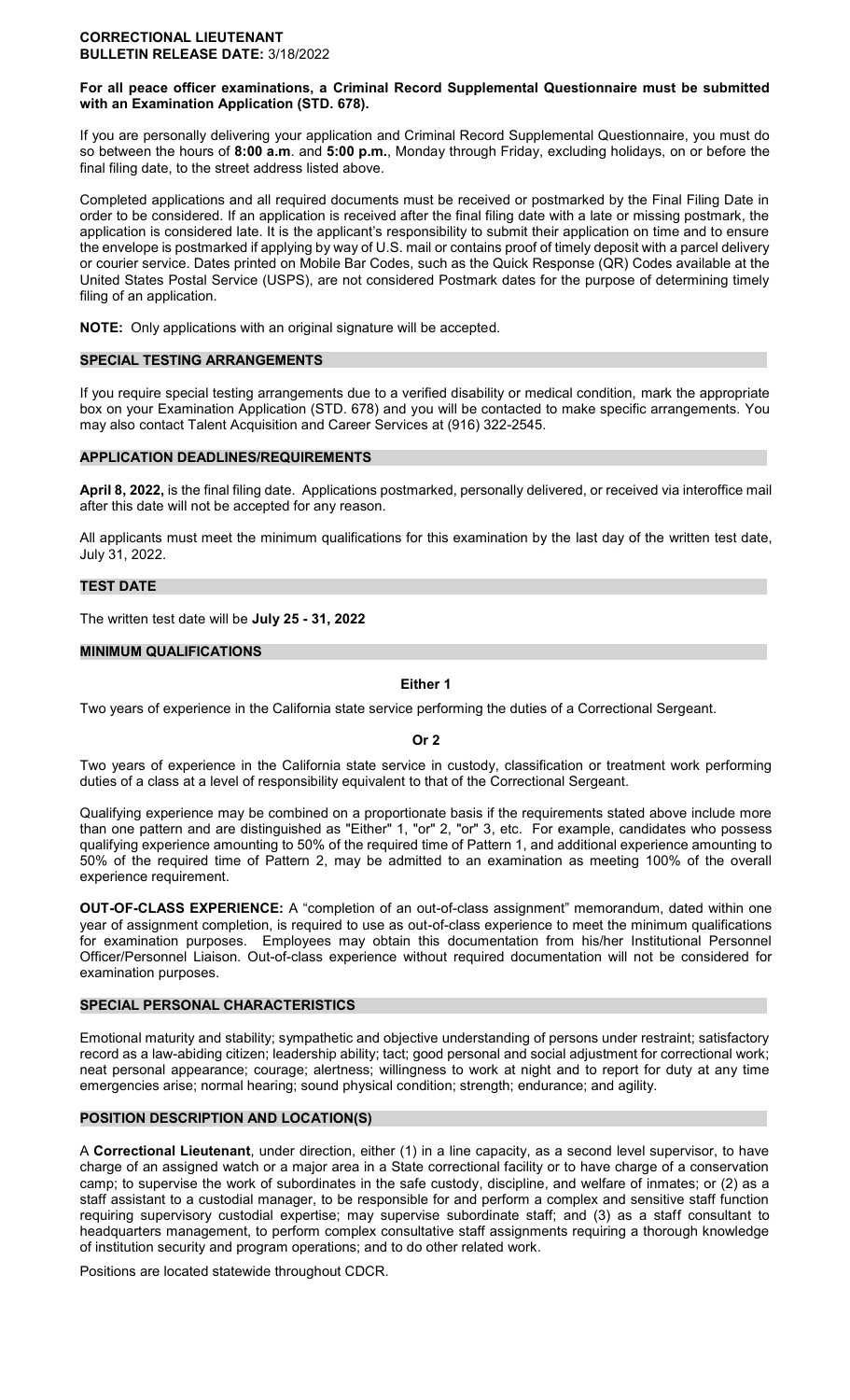#### **CORRECTIONAL LIEUTENANT BULLETIN RELEASE DATE:** 3/18/2022

#### **EXAMINATION INFORMATION**

The written examination will be administered in an online format consisting of job-related multiple-choice questions.

### **Candidates will be emailed:** CLASSMARKER Test Link

**Candidates will need the following:** A desktop/laptop/tablet/mobile device with access to the internet

**Compatible Web Browsers/Devices:** Internet Explorer, FireFox, Chrome, Safari, Edge, Opera, Desktop/Laptop/Tablet, iPhone, iPad, Android, and Chromebook.

It is anticipated the online written examination will be held **July 25 – 31, 2022**.

More information regarding the examination will be sent to the email address provided on your application.

#### **PLEASE ENSURE THE CORRECT EMAIL ADDRESS IS INDICATED ON YOUR EXAMINATION APPLICATION (STD. 678). PLEASE MONITOR YOUR INBOX AND JUNK/SPAM FOLDER FOR EMAIL CORRESPONDENCE RELATED TO THIS EXAMINATION.**

#### **EXAMINATION PLAN**

This examination will consist of a written test weighted 100%. In order to obtain a position on the eligible list, a minimum rating of 70.00% must be attained in the examination. **CANDIDATES WHO DO NOT COMPLETE THE WRITTEN TEST WILL BE DISQUALIFIED**.

**Note: The written test will consist of two component(s), Policies & Procedures and Supervision. The Written Test Study Guide is available from the CDCR website at [Correctional Lieutenant Study Guide](https://www.cdcr.ca.gov/careers/wp-content/uploads/sites/164/2022/03/LT-Studyguide.pdf) or in person at the street address listed above.** 

#### **Written Test -- Weighted 100.00%**

**Scope:** Emphasis in the examination will be on measuring competitively, relative to job demands, each candidate's:

#### **Knowledge of:**

- 1. Principles and practices of correctional administration and criminology.
- 2. Methods of discipline, and the attitudes, problems and behavior of persons under restraint.
- 3. Principles and practices of personnel management and supervision.
- 4. Care and use of firearms.
- 5. Job requirements and work performed by inmates in an institution or camp.
- 6. Business principles and problems involved in administration and supervision of institutions and camps.
- 7. Camp and institution sanitation, and health and safety standards.
- 8. Principles and methods of employee training, determining training needs, and evaluating training results.
- 9. Purposes, activities, regulations, and functions of the California Department of Corrections and termsetting authorities.
- 10. Interviewing and investigative techniques.
- 11. Department's Equal Employment Opportunity (EEO) Program objectives.
- 12. A manager's role in the EEO Program and the processes available to meet EEO objectives.

#### **Ability to:**

- 1. Plan, organize, conduct, and evaluate training programs.
- 2. Establish and maintain cooperative relations with persons interested in correctional programs.
- 3. Plan, assign, and direct the work of others.
- 4. Enforce institutional rules and regulations with firmness, tact, and impartiality.
- 5. Promote socially acceptable attitudes and behavior among inmates.
- 6. Think and act quickly in emergencies.
- 7. Analyze situations accurately and adopt an effective course of action.
- 8. Speak and write effectively.
- 9. Keep records and prepare reports.
- 10. Effectively contribute to the Department's EEO objectives.

The Job Analysis identifies job duties and job requirements for the classification and may be referenced in preparing for the examination. The Job Analysis for the Correctional Lieutenant is available on the CDCR website at: [CDCR Job Analysis.](https://www.cdcr.ca.gov/Career_Opportunities/HR/OPS/Exams/Analysis/index.html)

**Note:** To ensure a fair and equitable opportunity for all competitors, CDCR does not authorize the gathering of informal study groups or the distribution of informal sample test questions to prepare for examinations. Additionally, pursuant to California Government Code Sections 19680 and 19681, candidates are not to obtain or discuss test questions and/or answers from current or prior examinations to prepare for upcoming examinations.

#### **ELIGIBLE LIST INFORMATION**

A departmental promotional eligible list will be established to fill vacancies for CDCR.

Successful candidates that gain list eligibility will only retain that eligibility until a new Correctional Lieutenant examination is given. Additionally, eligibility may be abolished after 12 months of establishment, with no further notice to the eligible. For future examinations, visit [CalCareer Website.](https://www.jobs.ca.gov/)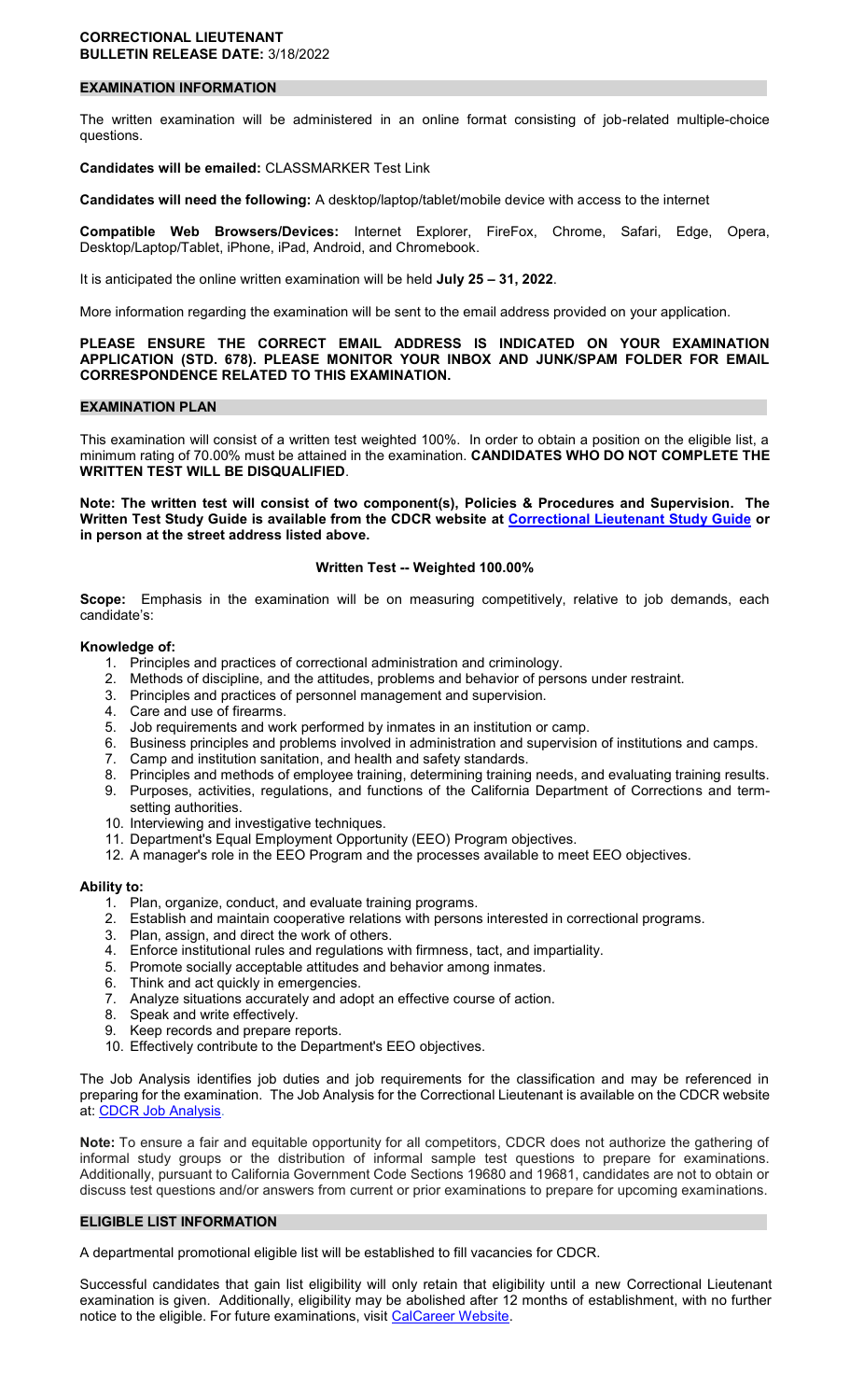### **VETERANS' PREFERENCE/CAREER CREDITS**

Veterans' Preference and career credits are not granted in promotional examinations.

#### **SPECIAL REQUIREMENTS**

**Firearm Requirement:** Any person prohibited by State or Federal law from possessing, using, having in his/her custody or control any firearm, firearm device, or other weapon or device authorized for use by the California Department of Corrections and Rehabilitation is not eligible to compete for, be appointed to, or continue employment in this classification.

**Felony Disqualification:** Any person convicted of a felony is disqualified from being employed as a peace officer under Government Code Section 1029, an applicant with a felony conviction is not eligible to compete for, or be appointed to, positions in the class.

In completing the Criminal Record Supplemental Questionnaire, you may answer "NO" to the question "Have you ever been convicted by any court of a felony?" if:

- (1) The record of such an incident has been sealed in accordance with Penal Code Sections 851.7, 861.8, 1000.5, 1203.45; or
- (2) The record of such an incident has been or can be expunged pursuant to Health and Safety Code Section 11361.5, which pertains to various marijuana offenses; or
- (3) The conviction was under Health and Safety Code Section 11557 or its successor 11366, when that conviction was stipulated or designated to be a lesser included offense of the offenses of possession of marijuana.

However, you must list the conviction if you have received a release (per Penal Code Section 1203.4 or 1203.4a or Welfare and Institutions Code Section 1179 or 1772) or a pardon (per Penal Code Section 4852.16).

**Background Investigation:** If you are successful in this examination, you may be required to complete a background investigation form disclosing (with the exception of the three items numbered above) information on arrests regardless of conviction, felony and non-felony convictions, and driving violations. Candidates for peace officer positions will be fingerprinted for search of local, State, and national fingerprint files to disclose any criminal record. The hiring agency uses this information to determine your suitability to become a peace officer.

Information collected for a background investigation after the examination is distinct from that required on the Examination Application (STD. 678) and the Criminal Record Supplemental Questionnaire which is filled out prior to the examination. You will be required to divulge arrest and/or conviction information on the background investigation document that is not required of you when completing the Examination Application and the Criminal Record Supplemental Questionnaire.

#### **Age Limitation - minimum age for appointment:** 21 years.

**Citizenship Requirement:** Existing law provides that peace officers be either a U.S. citizen or a permanent resident alien who is eligible for and has applied for citizenship. Permanent resident aliens who have not applied for citizenship will be permitted to take an examination, but cannot be appointed to a peace officer classification until they have applied for citizenship. Denial of an application for citizenship shall result in termination of employment. In addition, failure to attain citizenship within three years after filing an employment application because the applicant has not cooperated in processing the application for citizenship shall result in termination of employment.

**Drug Testing Requirement:** Applicants for positions in this classification are required to pass a drug screening test. An applicant's experimental use of marijuana or other drugs may not be a disqualifying factor. Illegal drug activity will be evaluated to determine suitability for employment as a peace officer, based on how recent, how frequent and the specific circumstances. The drug screening test will be waived for CDCR's employees who are currently in a designated "sensitive" class for which drug testing is required under State Personnel Board, Rule 213.

**Pre-Employment Medical Examinations:** Physical and psychological suitability examinations are conducted prior to appointment. Tests include TB skin test, urinalysis, complete blood count, blood chemistry panel, VDRL, a general physical examination, and other tests if necessary. Any limitation which restricts a person from safely performing the essential functions of the position may constitute basis for removal of the candidate's name from the eligible list.

**Training Requirement:** Under the provisions of Penal Code Section 832, successful completion of a training course in laws of arrest, search and seizure, and in firearms and chemical agents is a requirement for permanent status in this classification.

**High School Equivalence for Peace Officer Classifications:** Equivalence to completion of the 12th grade may be demonstrated by: 1) passing the California High School Proficiency Test; 2) passing the General Educational Development (GED) test indicating high school graduation level; or 3) possession of a degree (Associate of Arts or higher) from an accredited college. No other equivalency is accepted for Peace Officer classifications.

#### **DRUG-FREE STATEMENT**

It is an objective of the State of California to achieve a drug-free State work place. Any applicant for State employment will be expected to behave in accordance with this objective, because the use of illegal drugs is inconsistent with the law of the State, the rules governing civil service, and the special trust placed in public servants.